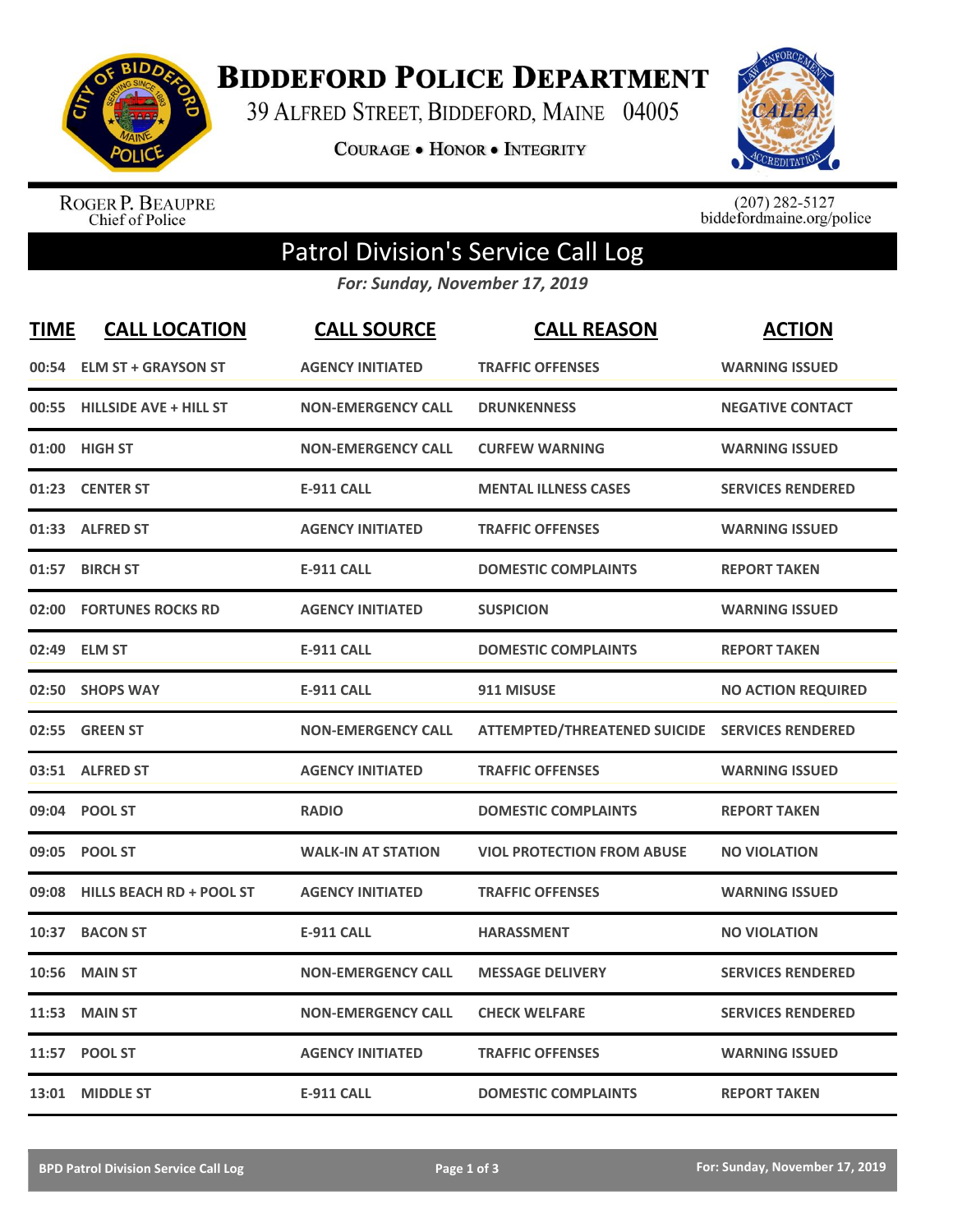| <b>TIME</b> | <b>CALL LOCATION</b>        | <b>CALL SOURCE</b>        | <b>CALL REASON</b>                 | <b>ACTION</b>                |
|-------------|-----------------------------|---------------------------|------------------------------------|------------------------------|
|             | 13:07 CHERRY LN             | <b>NON-EMERGENCY CALL</b> | <b>BURGLARY OF A MOTOR VEHICLE</b> | <b>REPORT TAKEN</b>          |
|             | 13:10 BIDDEFORD GATEWAY CTR | <b>E-911 CALL</b>         | 911 MISUSE                         | <b>SERVICES RENDERED</b>     |
| 13:27       | <b>PIKE ST</b>              | <b>NON-EMERGENCY CALL</b> | <b>DOMESTIC COMPLAINTS</b>         | <b>REPORT TAKEN</b>          |
|             | 13:37 MIDDLE ST             | <b>RADIO</b>              | <b>CODES ENFORCEMENT</b>           | <b>SERVICES RENDERED</b>     |
|             | 13:51 SOUTH ST              | <b>E-911 CALL</b>         | <b>ANIMAL COMPLAINT</b>            | <b>SERVICES RENDERED</b>     |
|             | 13:54 MAINE TPKE            | <b>E-911 CALL</b>         | 911 MISUSE                         | <b>SERVICES RENDERED</b>     |
|             | 14:14 SOUTH ST              | <b>E-911 CALL</b>         | <b>CHECK WELFARE</b>               | <b>REFERRED OTHER AGENCY</b> |
|             | 14:37 VINE ST               | <b>NON-EMERGENCY CALL</b> | <b>MENTAL ILLNESS CASES</b>        | <b>TRANSPORT TO HOSPITAL</b> |
|             | 14:39 ALFRED ST             | <b>WALK-IN AT STATION</b> | <b>COURT ORDERED CHECK IN</b>      | <b>SERVICES RENDERED</b>     |
|             | 14:50 BOULDER WAY           | <b>E-911 CALL</b>         | 911 MISUSE                         | <b>SERVICES RENDERED</b>     |
|             | 15:10 PROSPECT ST           | <b>WALK-IN AT STATION</b> | <b>ALL OTHER</b>                   | <b>SERVICES RENDERED</b>     |
|             | 15:13 CLEAVES ST            | <b>NON-EMERGENCY CALL</b> | <b>THEFT</b>                       | <b>REPORT TAKEN</b>          |
| 15:28       | <b>KING ST</b>              | <b>WALK-IN AT STATION</b> | <b>ARTICLES LOST/FOUND</b>         | <b>REPORT TAKEN</b>          |
| 15:35       | <b>MAIN ST</b>              | <b>E-911 CALL</b>         | 911 MISUSE                         | <b>SERVICES RENDERED</b>     |
|             | 15:48 PROSPECT ST           | <b>WALK-IN AT STATION</b> | <b>GUN QUESTIONS</b>               | <b>REPORT TAKEN</b>          |
|             | 16:19 PEARL ST              | <b>E-911 CALL</b>         | 911 MISUSE                         | <b>NO ACTION REQUIRED</b>    |
|             | 16:39 WESTERN AVE           | <b>NON-EMERGENCY CALL</b> | <b>MENTAL ILLNESS CASES</b>        | <b>SERVICES RENDERED</b>     |
|             | 16:58 PEARL ST + ELM ST     | <b>AGENCY INITIATED</b>   | <b>TRAFFIC OFFENSES</b>            | <b>NO ACTION REQUIRED</b>    |
|             | 17:00 PEARL ST              | <b>E-911 CALL</b>         | 911 MISUSE                         | <b>NO ACTION REQUIRED</b>    |
|             | 17:06 MAIN ST               | <b>E-911 CALL</b>         | 911 MISUSE                         | <b>NEGATIVE CONTACT</b>      |
|             | 17:15 MEETINGHOUSE RD       | <b>NON-EMERGENCY CALL</b> | <b>ANIMAL COMPLAINT</b>            | <b>SERVICES RENDERED</b>     |
|             | 17:16 HILL ST               | <b>AGENCY INITIATED</b>   | <b>PAPERWORK</b>                   | <b>PAPERWORK NOT SERVED</b>  |
|             | 17:19 ALFRED ST + CLARK ST  | <b>AGENCY INITIATED</b>   | <b>TRAFFIC OFFENSES</b>            | <b>WARNING ISSUED</b>        |
|             | 17:26 ALFRED ST             | <b>AGENCY INITIATED</b>   | <b>TRAFFIC OFFENSES</b>            | <b>WARNING ISSUED</b>        |
|             | 17:34 SPRUCE ST             | <b>AGENCY INITIATED</b>   | <b>TRAFFIC OFFENSES</b>            | <b>WARNING ISSUED</b>        |
|             | 17:58 PROSPECT ST           | <b>E-911 CALL</b>         | <b>DOMESTIC COMPLAINTS</b>         | <b>REPORT TAKEN</b>          |